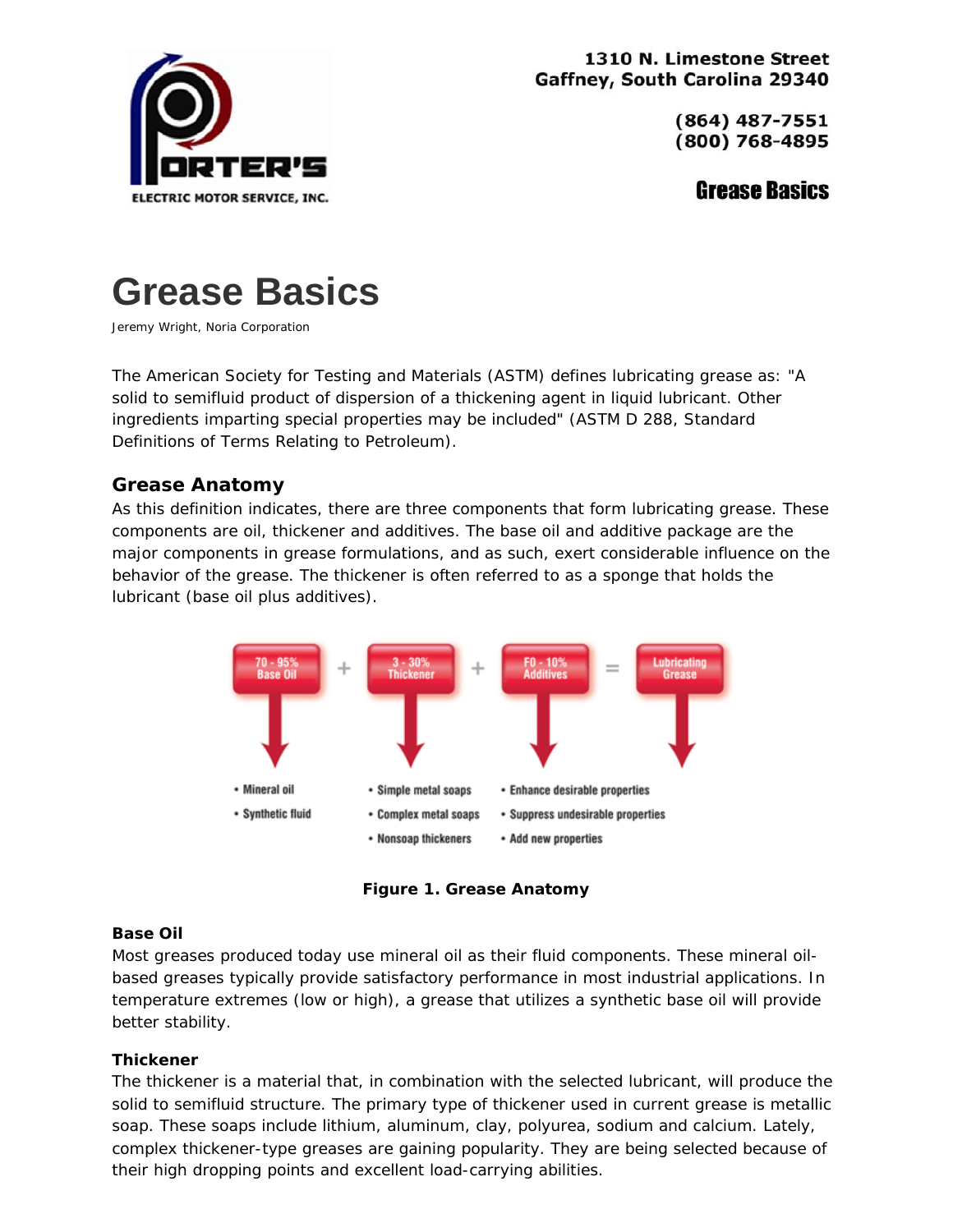Complex greases are made by combining the conventional metallic soap with a complexing agent. The most widely used complex grease is lithium based. These are made with a combination of conventional lithium soap and a low- molecular-weight organic acid as the complexing agent.

Nonsoap thickeners are also gaining popularity in special applications such as hightemperature environments. Bentonite and silica aerogel are two examples of thickeners that do not melt at high temperatures. There is a misconception, however, that even though the thickener may be able to withstand the high temperatures, the base oil will oxidize quickly at elevated temperatures, thus requiring a frequent relube interval.

# **Additives**

Additives can play several roles in a lubricating grease. These primarily include enhancing the existing desirable properties, suppressing the existing undesirable properties, and imparting new properties. The most common additives are oxidation and rust inhibitors, extreme pressure, antiwear, and friction-reducing agents.

In addition to these additives, boundary lubricants such as molybdenum disulfide (moly) or graphite may be suspended in the grease to reduce friction and wear without adverse chemical reactions to the metal surfaces during heavy loading and slow speeds.

|                                     | NLGI#    | <b>ASTM - Worked Penetration</b> | <b>Food Analogy</b>   |
|-------------------------------------|----------|----------------------------------|-----------------------|
| Semifluid -<br>CREASING CONSISTENCY | 000      | 4445-475                         | Ketchup               |
|                                     | 00       | 400-430                          | Applesauce            |
|                                     | $\theta$ | 355-385                          | Brown Mustard         |
|                                     |          | 310-340                          | <b>Tomato Paste</b>   |
|                                     |          | 265-295                          | Peanut Butter         |
|                                     | 3        | 220-250                          | Vegetable Shortening  |
|                                     |          | 175-208                          | Frozen Yogurt         |
|                                     | 5        | 130-160                          | Smooth Paté           |
| Firm Block -                        | 6        | 85-115                           | Cheddar Cheese Spread |
|                                     |          |                                  |                       |



## **Function**

The function of grease is to remain in contact with and lubricate moving surfaces without leaking out under the force of gravity, centrifugal action or being squeezed out under pressure. Its major practical requirement is that it retains its properties under shear forces at all temperatures it experiences during use.

## **Applications Suitable for Grease**

Grease and oil are not interchangeable. Grease is used when it is not practical or convenient to use oil. The lubricant choice for a specific application is determined by matching the machinery design and operating conditions with desired lubricant characteristics. Grease is generally used for:

- 1. Machinery that runs intermittently or is in storage for an extended period of time. Because grease remains in place, a lubricating film can instantly form.
- 2. Machinery that is not easily accessible for frequent lubrication. High-quality greases can lubricate isolated or relatively inaccessible components for extended periods of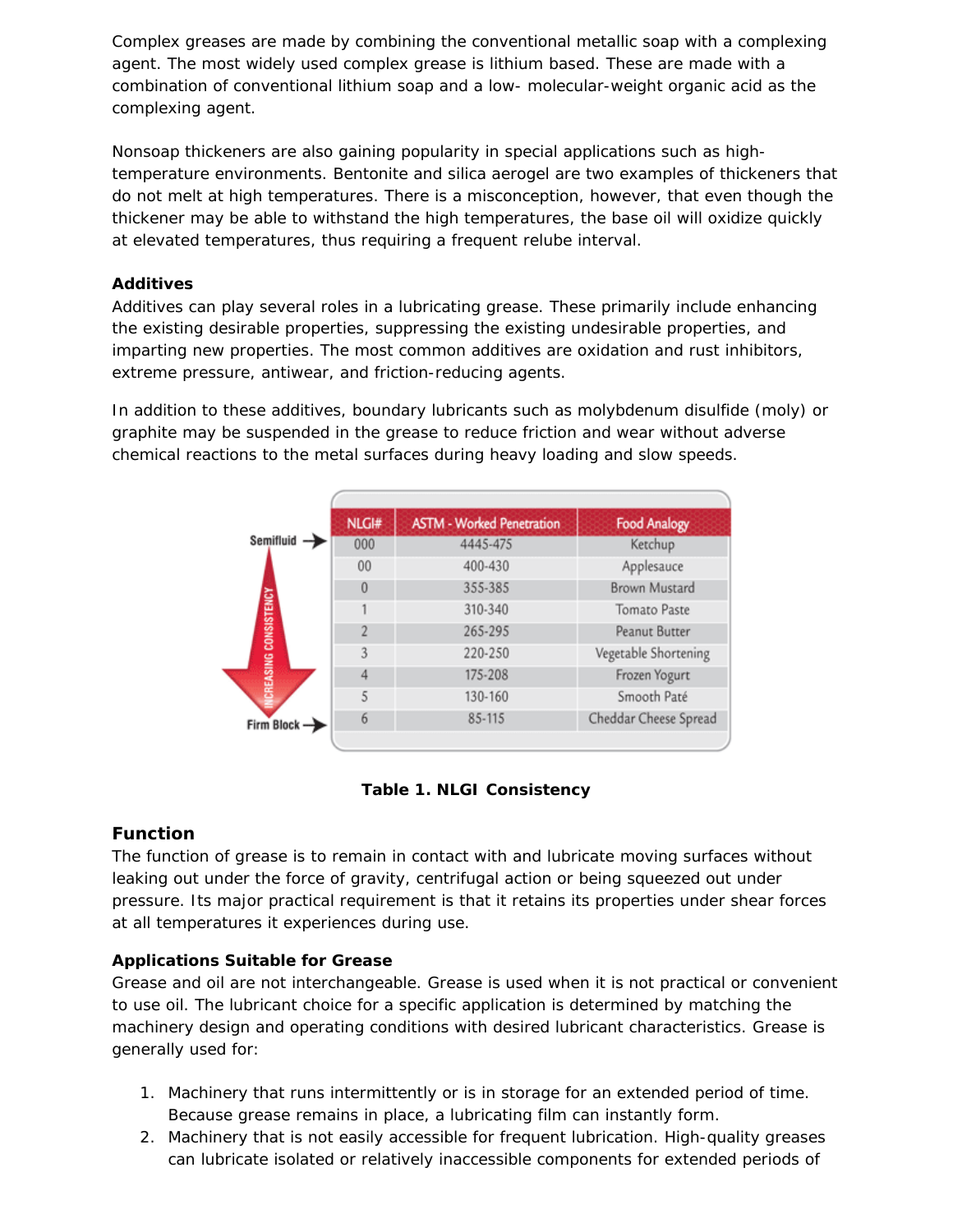time without frequent replenishing. These greases are also used in sealed-for-life applications such as some electrical motors and gearboxes.

- 3. Machinery operating under extreme conditions such as high temperatures and pressures, shock loads or slow speed under heavy load.
- 4. Worn components. Grease maintains thicker films in clearances enlarged by wear and can extend the life of worn parts that were previously lubricated by oil.

## **Functional Properties of Grease**

- 1. Grease functions as a sealant to minimize leakage and to keep out contaminants. Because of its consistency, grease acts as a sealant to prevent lubricant leakage and also to prevent entrance of corrosive contaminants and foreign materials. It also acts to keep deteriorated seals effective.
- 2. Grease is easier to contain than oil. Oil lubrication can require an expensive system of circulating equipment and complex retention devices. In comparison, grease, by virtue of its rigidity, is easily confined with simplified, less costly retention devices.
- 3. Grease holds solid lubricants in suspension. Finely ground solid lubricants, such as molybdenum disulfide (moly) and graphite, are mixed with grease in hightemperature service or in extreme high-pressure applications. Grease holds solids in suspension while solids will settle out of oils.
- 4. Fluid level does not have to be controlled and monitored.

# **Characteristics**

As with oil, grease displays its own set of characteristics that must be considered when being chosen for an application. The characteristics commonly found on product data sheets include the following:

**Pumpability**. Pumpability is the ability of a grease to be pumped or pushed through a system. More practically, pumpability is the ease with which a pressurized grease can flow through lines, nozzles and fittings of grease-dispensing systems.

**Water resistance.** This is the ability of a grease to withstand the effects of water with no change in its ability to lubricate. A soap/water lather may suspend the oil in the grease, forming an emulsion that can wash away or, to a lesser extent, reduce lubricity by diluting and changing grease consistency and texture.

**Consistency.** Grease consistency depends on the type and amount of thickener used and the viscosity of its base oil. A grease's consistency is its resistance to deformation by an applied force. The measure of consistency is called penetration. Penetration depends on whether the consistency has been altered by handling or working. ASTM D 217 and D 1403 methods measure penetration of unworked and worked greases. To measure penetration, a cone of given weight is allowed to sink into a grease for five seconds at a standard temperature of 25°C (77°F).

The depth, in tenths of a millimeter, to which the cone sinks into the grease is the penetration. A penetration of 100 would represent a solid grease while a penetration of 450 would be semifluid. The NLGI has established consistency numbers or grade numbers, ranging from 000 to 6, corresponding to specified ranges of penetration numbers. Table 1 lists the NLGI grease classifications along with a description of the consistency of how it relates to common semifluids.

**Dropping point.** Dropping point is an indicator of the heat resistance of grease. As grease temperature increases, penetration increases until the grease liquefies and the desired